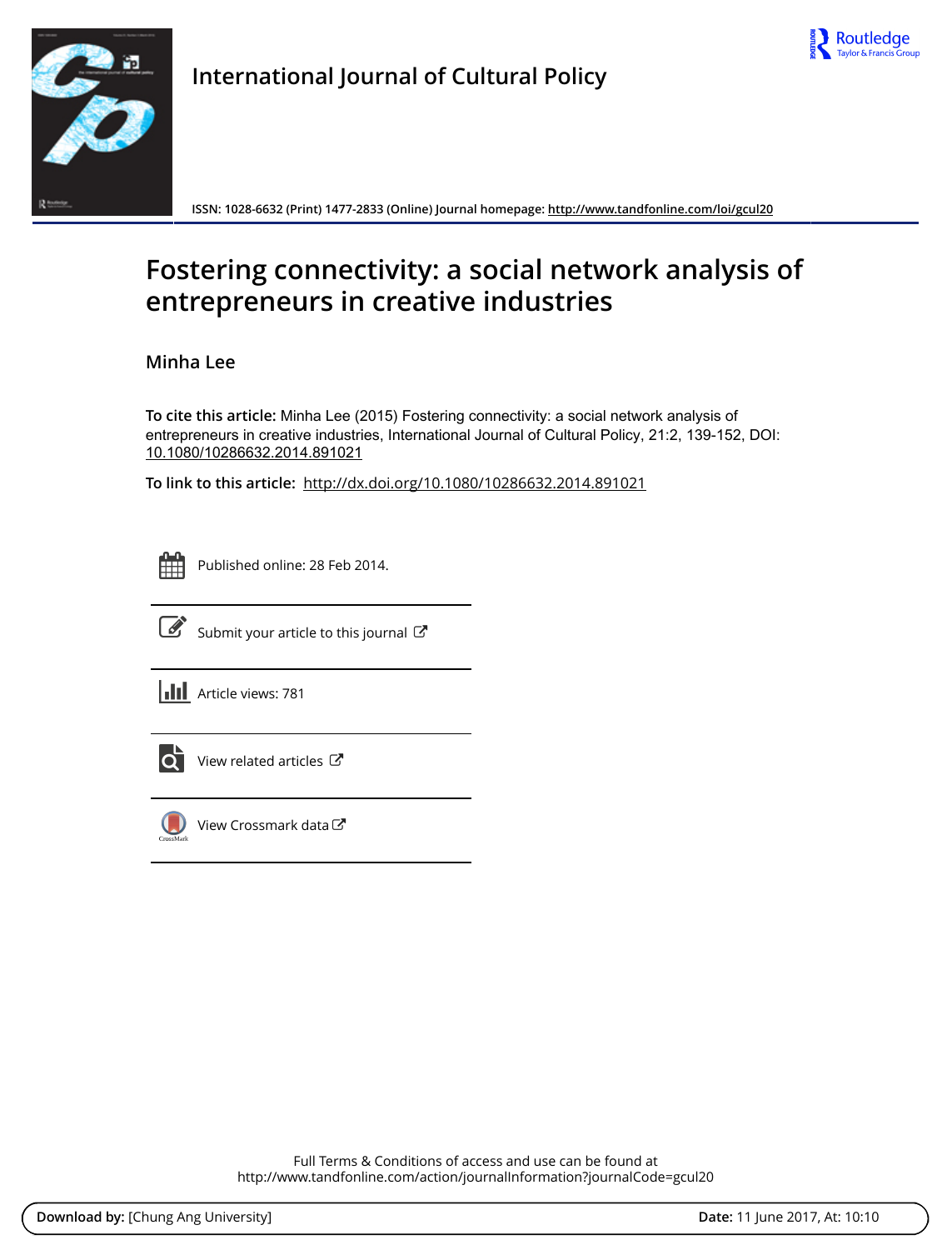

## Fostering connectivity: a social network analysis of entrepreneurs in creative industries

Minha Lee\*

Department of Art Theory, Korea National University of Arts, 146-37, Hwarangro 32-gil, Seongbuk-gu, Seoul 136-716, Republic of Korea

(Received 19 July 2013; accepted 31 January 2014)

A growing number of theoretical and empirical studies have raised issues about the role of creative industries in urban development and relevant policy actions to enhance their positive effects. Central to this is to develop a network-friendly environment which stimulates knowledge transfer and interactive learning in creative industries. In line with these studies, this article attempts to develop a framework to analyse networks in creative industries with regard to knowledge transfer and learning. Based on this framework, this article examines the structure and knowledge flow of an entrepreneurs' network in creative industries by using social network analysis.

Keywords: cultural policy; creative industries; urban development; social network analysis

## Introduction

This article originates from an interest in the relationship between arts and culture, and cities. Recently, arts and culture have received greater prominence in policy discussions as a growth engine for urban development (Hall [2000,](#page-12-0) Turok [2003,](#page-11-0) Wyszomirski [2004](#page-11-0), Bryson [2007,](#page-11-0) Banks and O'Connor [2009,](#page-11-0) Heebels and van Aalst [2010](#page-12-0), Rosenfeld and Hornych [2010](#page-13-0)). There are two strands of research that currently pursue this subject. The first strand focuses on place promotion using arts and culture. This line of research investigates city makeover projects, especially large-scale brick-and-mortar projects such as building iconic architectural pieces, developing cultural districts, and installing public artworks. Recent empirical work has demonstrated that these projects have changed a city's image dramatically, and eventually generated economic growth by attracting tourists and investment (Strom [1999,](#page-13-0) [2002](#page-13-0), [2003,](#page-13-0) Brooks and Kushner [2001](#page-11-0), Plaza [2006](#page-13-0), McNeill [2009,](#page-13-0) Sklair [2010\)](#page-13-0).

The second strand targets creative industry development, with particular focus on enhancing the capacity of creative industries. This line of research focuses on identifying the factors that promote knowledge transfer and learning, that are widely accepted as a key for gaining competitive advantage in today's innovation-driven economy (Benner [2003,](#page-11-0) Schoales [2006](#page-13-0), Gülümser et al. [2010](#page-12-0)). The extent research has suggested that networks of actors in creative industries can play an

<sup>\*</sup>Email: [mojito@karts.ac.kr](mailto:mojito@karts.ac.kr)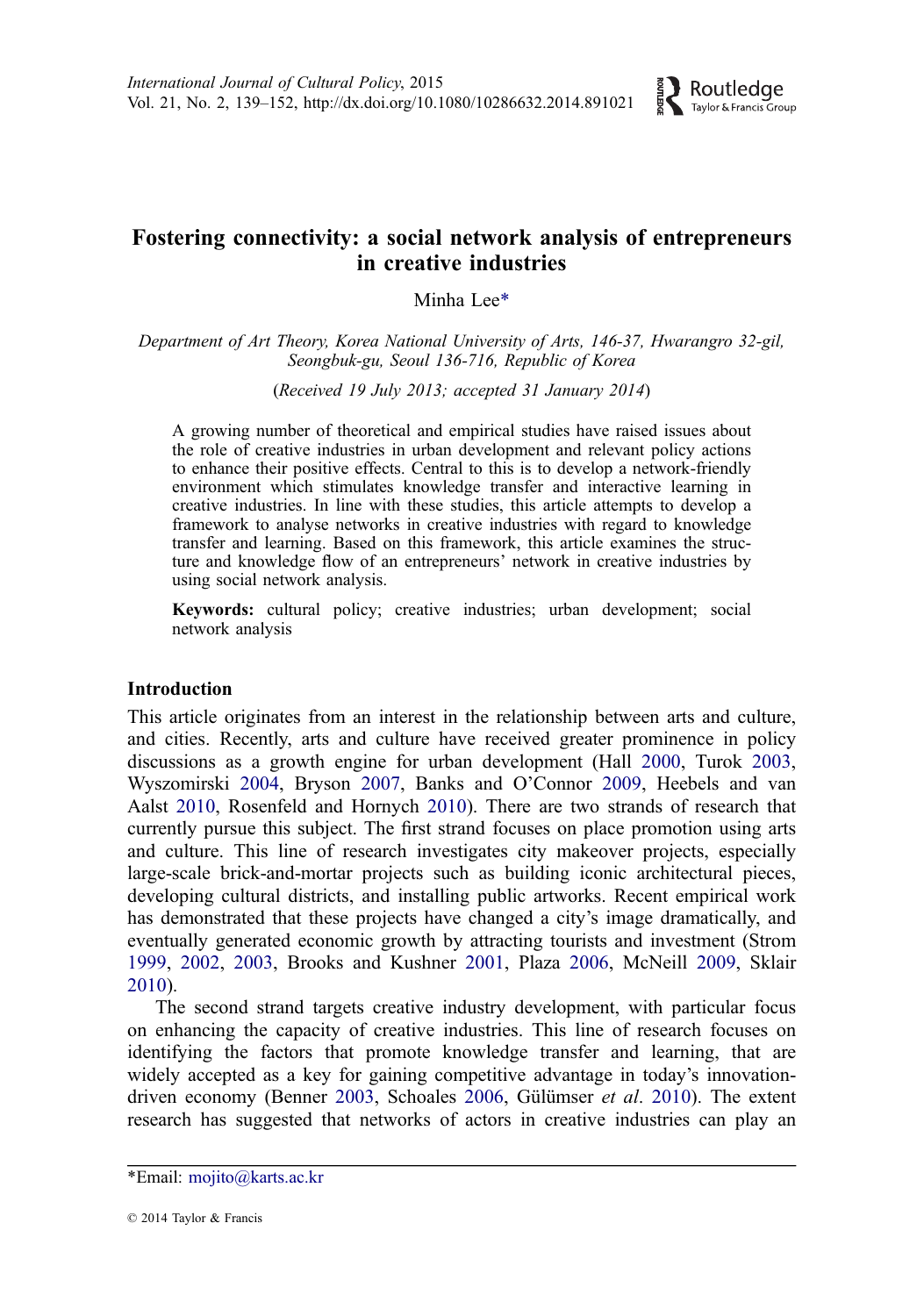important role in fostering knowledge-seeking activities. A considerable amount of empirical research has been done on knowledge exchange and collective learning in creative industries that are operated through networks in various contexts (Scott [1988,](#page-13-0) Pratt [2000,](#page-13-0) [2002,](#page-13-0) Rantisi [2002](#page-13-0), Lehner and Dowling 2003, Currid [2007,](#page-12-0) Lorenzen and Täube [2008](#page-12-0), Cummins-Russell and Rantisi [2012](#page-11-0)).

Consistent with the second strand of research, this article aims to extend the scope of research by providing a framework that enables to analyse networking activities of actors in creative industries. Based on social network analysis approach, this framework enables to examine the extent to which actors in creative industries interact to exchange knowledge and information. In this article, empirical evidence has been obtained from entrepreneurs in creative industries in Seoul, South Korea, with particular focus on the participants of the Youth Start-Up 1000 Project. This project has been planned and administered by the Seoul Metropolitan Government (SMG) to support young entrepreneurs. By zooming in the structure and knowledge flow of the participants of the 1000 Project, this article examines whether city-level efforts to develop a network-friendly environment offer actors in creative industries access to knowledge and learning.

## From brick-and-mortar to creative industry development

As cities begin to consider arts and culture as essential features for attracting so called 'creative class' (Florida [2002\)](#page-12-0), situating arts and culture alongside urban economic development strategies has become a worldwide phenomenon (Bianchini [1993,](#page-11-0) Kong [2000,](#page-12-0) Brooks and Kushner [2001](#page-11-0), Caust [2003,](#page-11-0) Evans [2003](#page-12-0), Grodach [2010,](#page-12-0) Markusen and Gadwa [2010\)](#page-13-0). Specifically, the development of large-scale brick-and-mortar projects is one of the most visible trends in recent decades. These projects aim to physically transform cities through arts and culture with the expectation that new cultural facilities will increase the city's marketability and generate positive economic outcome (Bianchini [1993](#page-11-0), Strom [1999](#page-13-0), [2002,](#page-13-0) [2003,](#page-13-0) Landry and Wood [2003](#page-12-0), Plaza [2006,](#page-13-0) McNeill [2009,](#page-13-0) Sklair [2010\)](#page-13-0).

This phenomenon has supported a new breakthrough not only for cities striving to compete in the global market, but also for the cultural sector which aims to legitimise public investment in arts and culture. Kong ([2000](#page-12-0)) argues that incorporating arts and cultural projects into a city's developmental efforts is currently a global trend, and these efforts had shown a positive impacts with regard to luring tourists, business headquarters, and talented professionals to cities. García [\(2004\)](#page-12-0) asserts that huge arts and cultural projects can be used as effective marketing tools to successfully expand media attention and increase the number of external visitors to a city. Particularly, for cities without unique assets, new cultural facilities can change a city's image within a short time period. Strom's case studies examining new cultural facilities in old downtown areas show that these attempts are an 'appealing package' (Strom [2003](#page-13-0), p. 253) that plays an 'explicit part of a city's economic revitalization' (Strom [2002](#page-13-0), p. 5).

It is clear that recent brick-and-mortar projects increase a city's competitiveness as these projects have successfully contributed to removing old and negative images of a city. In addition to their appeal to tourists and businesses, the original and long-time missions of cultural facilities to enrich cultural environments and to foster social cohesion, which cannot be measured with financial metrics, allow cultural facilities to be powerful elements within a city. Nevertheless, whether brick-and-mortar projects provide a reliable foundation for the development of arts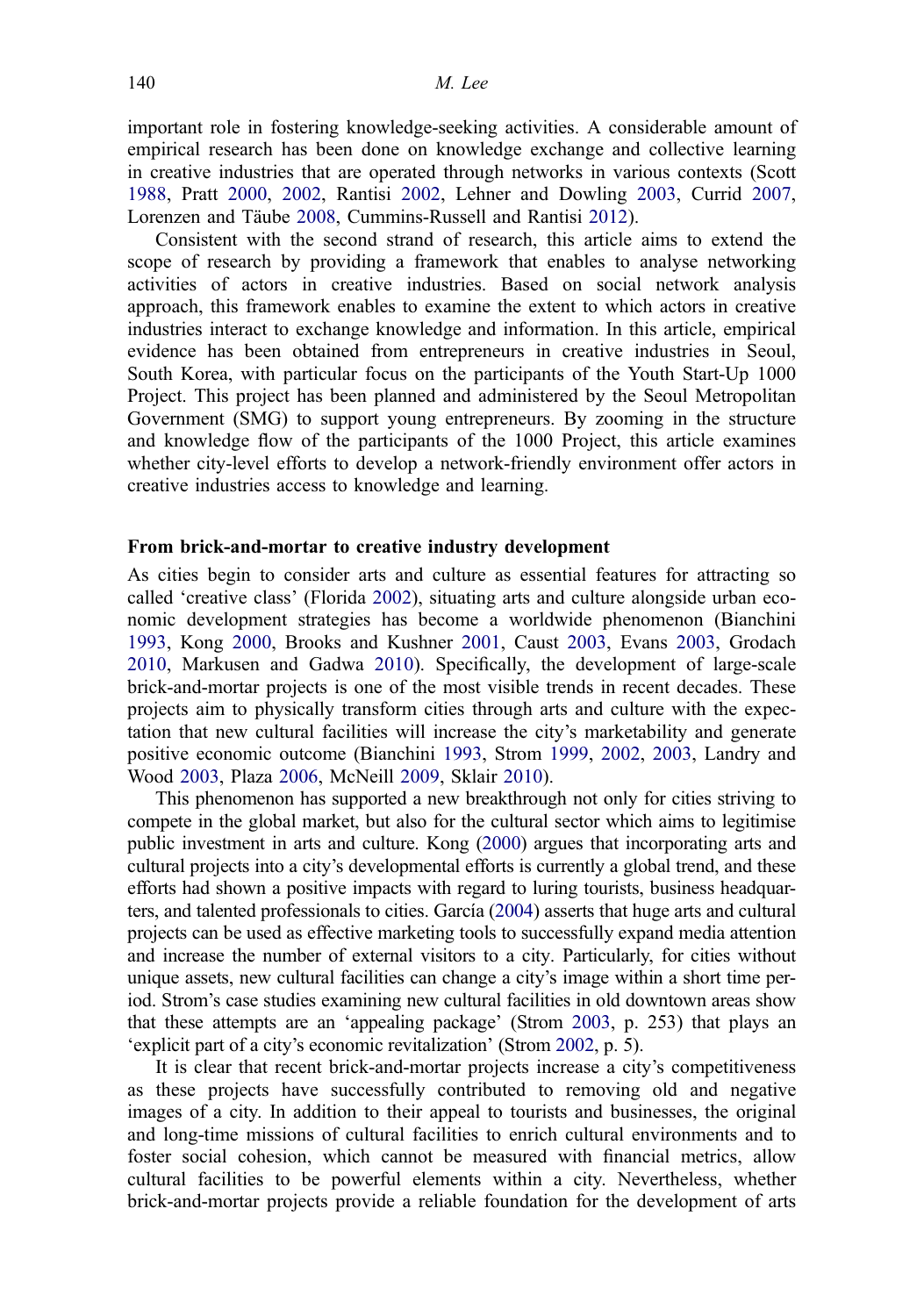and culture in a long-term vision is an open question. The biggest issue with regard to the brick-and-mortar framework is that arts and culture are treated as a tool for instant public attention, rather than as a significant sector for urban economy with development potential (Grodach [2010](#page-12-0)). As policies put emphasis on economic pursuits first, attempts to enhance creativity or artistic innovation appear to have been lacking (Caust [2003\)](#page-11-0). Thus, with a few exceptions, most brick-and-mortar projects seem to have not accomplished their intended purpose. They have repeatedly reproduced the same single image everywhere and result in 'placelessness' (Evans [2003,](#page-12-0) p. 421). For example, García's [\(2004](#page-12-0)) examination of major cultural events in Europe in the late 1990s indicated that, while these events provided an opportunity for urban regeneration at 'a symbolic and a physical level', they failed to 'act as a platform for representing local cultures' (p. 108). The Guggenheim Museum in Bilbao, Spain is another example. Established in 1997, the Guggenheim Bilbao has been spotlighted as an icon of economic success; however, the museum has been criticized for 'McGuggenisation', which refers to relinquishing its real regional authenticity and blindly adopting the franchise strategy of a global museum for the sake of economic success (McNeill [2000,](#page-13-0) p. 474). In contrast, many scholars have called for more attention to creative industry development for more balanced economic and cultural developments (Caust [2003](#page-11-0), Evans [2003](#page-12-0), Landry and Wood [2003,](#page-12-0) Markusen and Gadwa [2010\)](#page-13-0). Based on the notion that the key to success in a creative economy is innovation, scholars have investigated how to promote 'soft infrastructure' (Landry [2000](#page-12-0)) or 'scene' (Silver et al. [2011](#page-13-0)) to nurture innovation-related activities in creative industries.

#### Networks in creative industries: means for knowledge transfer and learning

Creative industries are characterised as 'unpredictability, rapid shift in trends and fashions' (Garmann Johnsen [2011, p. 1166](#page-12-0)). Products are valued according to originality and uniqueness, and are considered to be successful only when they satisfy fast changing circumstances and tastes (Schoales [2006\)](#page-13-0). A large number of freelancers and small specialised firms work primarily on short-term projects (Cummins-Russell and Rantisi [2012\)](#page-11-0). Accordingly, access to a broader pool of knowledge, such as employment opportunities, potential partners, and new products and techniques, is critical for workers in creative industries to gain competitive advantage (Malecki and Tootle [1996,](#page-12-0) Sydow and Staber [2002](#page-13-0), Lehner and Dowling 2003, Kingsley and Malecki [2004](#page-12-0), Mackinnon et al. [2004,](#page-12-0) Dowd and Pinheiro [2013\)](#page-12-0). Particularly for freelancers and start-up companies in creative industries, 'the know-why, know-how, know-who, know-when and know-from' are critical given their lack of access to knowledge sources (Malecki and Tootle [1996](#page-12-0), p. 45).

Meanwhile, as innovation-related knowledge is mostly tacit, in other words, not explicitly available in manuals; it tends to be transferred primarily through face-toface interactions (Bethelt and Glückler 2011). In this regard, a growing body of research has provided a number of well-developed concepts that acknowledge the role of interactions among actors in promoting knowledge transfer and learning. (Camagni [1991,](#page-11-0) Amin and Thrift [1995,](#page-11-0) Malecki and Tootle [1996,](#page-12-0) Cooke et al. [1997,](#page-11-0) Keeble et al. [1999](#page-12-0), Maskell and Malmberg 1999, Benz and Furst [2002,](#page-11-0) Benner [2003](#page-11-0)). In addition, empirical cases provided by the extent literature has highlighted the significance of geographical and relational proximities in developing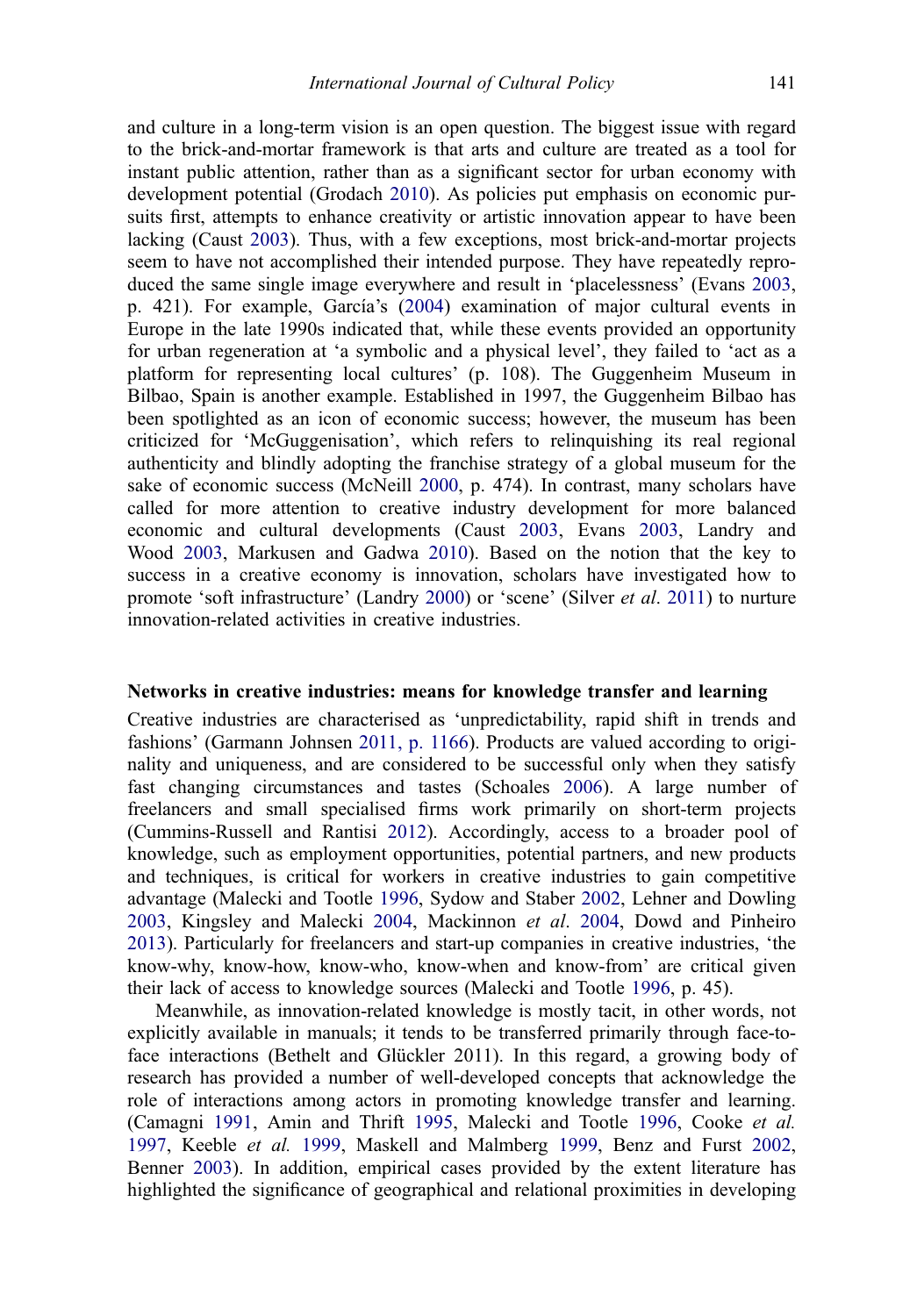working conditions for creative workers (Coe [2001](#page-13-0), May *et al.* 2001, Neff [2005,](#page-13-0) Watson [2008](#page-11-0), Heebels and van Aalst [2010](#page-12-0)).

As such, extensive research has investigated regional clusters and industrial districts that are characterised by agglomeration of highly skilled workers, firms, and institutions, and the synergies generated from their interactions (Scott [1988,](#page-13-0) Sweeney [1996,](#page-13-0) Saxenian [1996,](#page-13-0) Pratt [2000](#page-13-0), [2002,](#page-13-0) Rantisi [2002](#page-13-0)). Geographical proximity of clustered firms promotes 'repeated, face-to-face interactions' among individuals with various knowledge and expertise (Saxenian [1996](#page-13-0), p. 57). These 'tangled informal networks of useful knowledge about production methods, business conditions, and employee practices' are beneficial to regional innovation processes (Scott [1988](#page-13-0), p. 39). Accordingly, actors in industrial districts tend to be innovative, because they can 'interact and cooperate with other high-ability people … communicate complex ideas with them, and are highly motivated' (Storper and Venables [2004,](#page-13-0) p. 365).

Localised knowledge diffusion and creation have also been a major topic in innovative (creative) milieux discussions (Maillat [1998,](#page-12-0) Landry [2000](#page-12-0), Camagni [1999,](#page-11-0) [2002](#page-11-0), Fromhold-Eisebith [2004\)](#page-12-0). An innovation milieu is comprised of 'heterogeneous networks' within a limited geographical area (Fromhold-Eisebith [2004,](#page-12-0) p. 754), where 'face-to-face interaction creates new ideas, artifacts, products, services and institutions and as a consequence contributes to economic success' (Landry [2000,](#page-12-0) p. 133). Such interaction encourages a 'strong sense of belonging' that enhances the local innovative capacity through 'collective learning processes' (Camagni [2002](#page-11-0), p. 2405).

In addition to the research emphasising the importance of dense relationships between actors in local and regional clusters, there has been an increasing body of research on discovering the nature and characteristics of what is called buzz (Bethelt et al. [2004,](#page-11-0) Storper and Venables [2004](#page-13-0), Bathelt [2008](#page-11-0)). Buzz refers to 'a thick web of the information, knowledge and inspiration which circulate between the actors of a cluster' (Bathelt [2008](#page-11-0), p. 86). One important feature of buzz is its emphasis on flexible and informal methods to allow open access to information without any specific investment (Trippl et al. [2009,](#page-11-0) Mould and Joel [2010](#page-13-0)). A variety of non-designed and non-structured communication, such as chatting in a café or brainstorming at a firm's lounge or having in-depth discussions during after-business meetings, can contribute to creating buzz (Bathelt et al. [2004\)](#page-11-0).

However, physical proximity is not always a sufficient condition for knowledge diffusion and learning (Giuliani [2007,](#page-12-0) Bathelt and Glückler [2011,](#page-11-0) Healy and Morgan [2012\)](#page-12-0). An 'intangible something' must exist to connect and bind individuals and organizations together (Kay [2006](#page-12-0), p. 163), and facilitate 'some form of sustained interactions, within which there is necessarily a degree of commonality' (Huggins [2000,](#page-12-0) p. 112). Putnam [\(1993](#page-13-0)) refers to this as social capital. Social capital is generated from trust and emotional solidarity of closely related people that 'facilitate co-ordination and cooperation for mutual benefit'(Putnam [1993](#page-13-0), p. 38). While cluster-based knowledge is largely dependent on face-to-face contacts, social capital requires a specific period of time because it 'does not develop automatically from interactions' (Malecki [2012,](#page-12-0) p. 1029). Therefore, both informal and formal network settings are important for social capital building as they help create and maintain long-term relationships between specific parties (Trippl *et al.* [2009](#page-11-0), Martin and Moodysson [2011,](#page-13-0) Malecki [2012](#page-12-0), Dowd and Pinheiro [2013](#page-12-0)).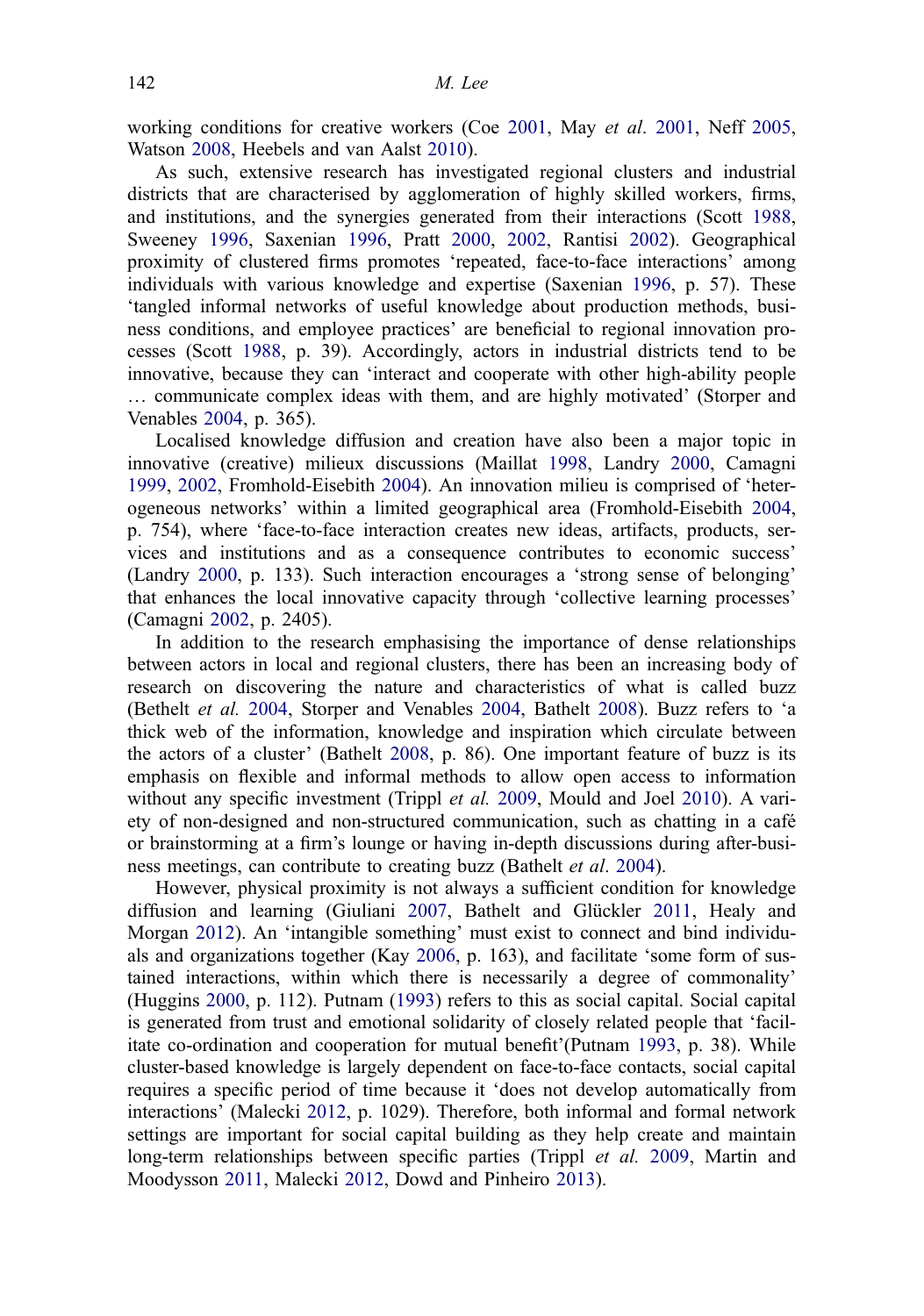Due to the invisible nature of networks, there are methodological challenges in the measurement and data collection (Mould and Joel [2010](#page-13-0)). To address this challenge, recent empirical research has used social network analysis to explore networks in particular industries or region (Uzzi and Spiro [2005,](#page-11-0) Mould and Joel [2010,](#page-13-0) Garmann Johnsen [2011,](#page-12-0) Martin and Moodysson [2011](#page-13-0)). This research shows that while social network analysis is relatively new to cultural policy (Mould and Joel [2010](#page-13-0)), it is an effective tool for identifying connections between individuals or organizations and capturing meanings behind the connections (Scott [2000](#page-13-0)).

#### Assessment of networks in creative industries: a framework

Based on the previous discussion, this article provides a framework to analyse and assess networks in creative industries. The following question has been posited: What are the indicators of networks that actively promote knowledge spillover and learning? Using methods taken from social network analysis (Wasserman and Faust [1994,](#page-11-0) Scott [2000\)](#page-13-0), this article proposes two primary indicators: (1) connectivity, and (2) quality of information.

The first indicator relates to the extent to which actors in a network are actively participating in knowledge exchange. This indicator is comprised of the following two sub-indicators: density and central connectors. Density refers to the number of actors who are engaged in a positive relationship (White [2002](#page-11-0)). A high density within a network indicates that this network provides ample opportunities to create influential information exchange channels with regard to common issues or problems (Scott [2000\)](#page-13-0).

Central connectors relate to the number of connections that an actor maintains with other actors (Birk [2005\)](#page-11-0). Birk [\(2005](#page-11-0)) characterises *central connectors* as the most popular actors with whom other actors in a network frequently meet with and talk to. Due to their intensive face-to-face contacts, central connectors are expected to play an important role in knowledge diffusion (Birk [2005\)](#page-11-0). As they have more connections than others, *central connectors* can help other network members by providing opportunities for accessing various sources of knowledge (Birk [2005\)](#page-11-0).

The second indicator is related to the extent to which knowledge exchanged in a network contributes to solving more complex problems and creating new ideas. Not all members of a network have valuable knowledge, but only a small number of actors in a network play a leading role in providing solutions for difficult issues with their 'innovation-related knowledge' (Giuliani [2007](#page-12-0), p. 144). Those actors in a network who are recognised as key sources for advice are referred to as knowledge bases (Giuliani [2007,](#page-12-0) Wasserman and Faust [1994\)](#page-11-0). Given that the number of network connections does not accurately reflect the quality of information, the presence of knowledge bases reflects whether a network provides ample opportunities to access more valuable information (Giuliani [2007\)](#page-12-0). Central connectors have many connections to others and tend to have access to a wide variety of information, whereas knowledge bases have more 'specialised expertise' that can help other actors in need of advice when they face challenges (Birk [2005,](#page-11-0) p. 46).

In sum, based on the premise that active interactions among actors who are connected via networks have more chances to access knowledge, the nature and characteristics of an ideal network that stimulates knowledge transfer and learning is characterised by following: (1) a large number of connections, and the continuous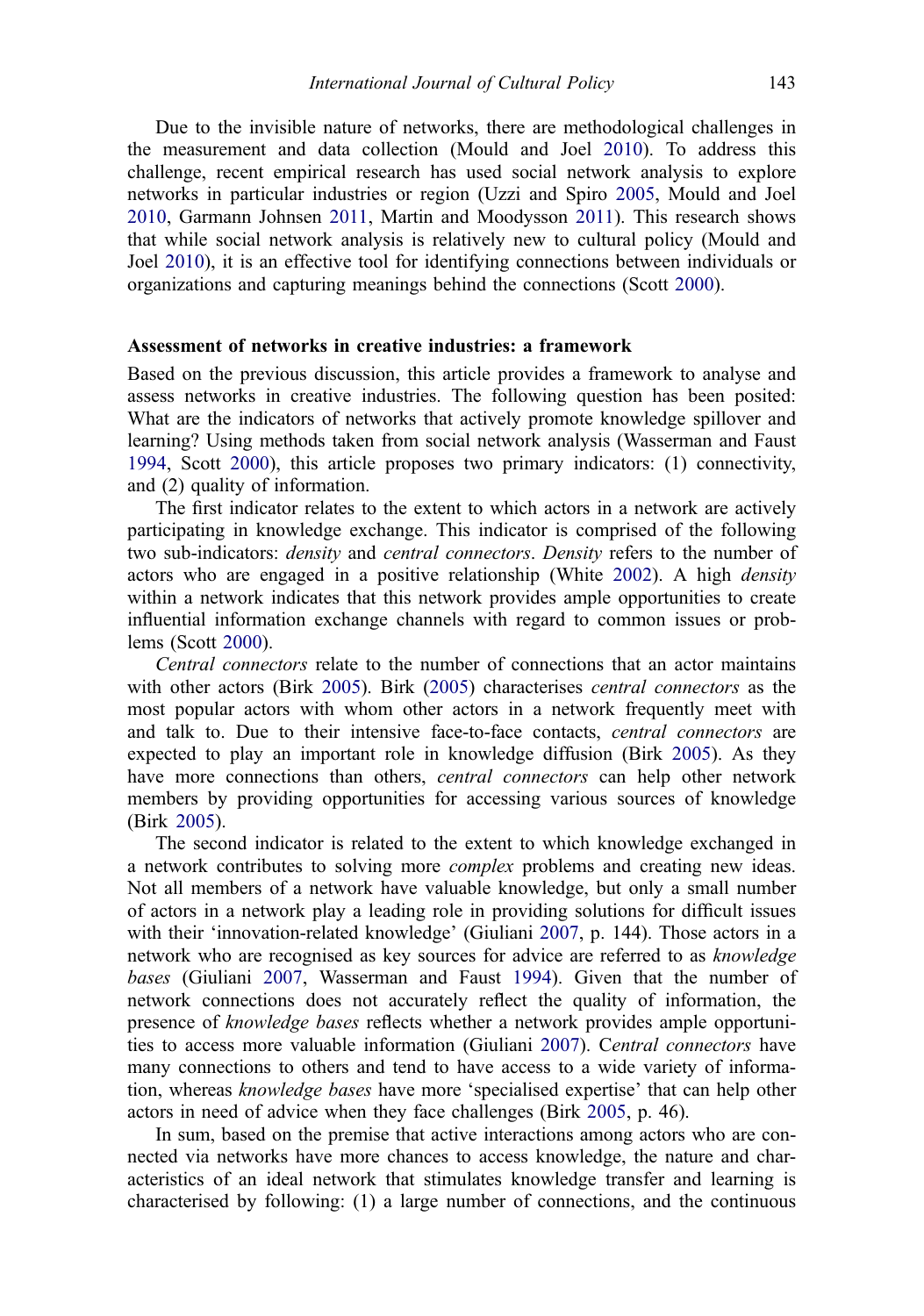flow of information between actors, (2) the presence of actors who actively facilitate information transfer by establishing connections between actors, (3) the presence of actors with unique and expert information that is useful for solving complex problems and generating new ideas.

## Case study: a network of entrepreneurs in creative industries

The empirical case presented in this article is based on the dataset comprised of a group of entrepreneurs who participated in the Youth Startup 1000 Project (hereafter '1000 Project') in 2013, which has been planned and administered by the SMG since 2009. Approximately 273,314 creative industry workers live in Seoul (48.8% of the total creative industry population in South Korea) indicating there is a heavy concentration (MCST [2012\)](#page-12-0). City-level attempts to support entrepreneurs and SMEs in creative industries have been actively promoted since 2009, which include announcing an action plan for nurturing promising entrepreneurs and SMEs. The 1000 Project is one of these attempts, and its goal is to create a vibrant start-up atmosphere for entrepreneurs between the ages of 20–39 years, who are preparing or just beginning their career in creative industries. Selected applicants for this project are provided with free office spaces in the Seoul Gangnam/Gangbuk Youth Incubation Centre for 12 months. This centre offers group mentoring and one-on-one mentoring programs regarding management strategy, investment consulting, and lectures focusing on cutting-edge issues that are relevant for the actual starting up of a business.

## Methodology

A name generator question was used during the data collection procedure. First, 31 individuals were identified from selected applicants of the 1000 Project in 2013 as an initial sample. These individuals had worked in the Seoul Gangnam Youth Business Incubation Centre (hererafter, 'the Centre') since June of 2013. All of the 31 individuals were preparing to launch their businesses in the design industry. They were asked to identify three other people from the 1000 Project whom they had relationships with. Then, the same question was asked to individuals who were not in the initial sample but were named by individuals who were in the initial sample. Based on their responses, a dataset of the network of 89 entrepreneurs in the 1000 Project was constructed (see Table 1).

Table 1. Overview of profiles of surveyed entrepreneurs.

| Field of industry |    |
|-------------------|----|
| Advertising       | 10 |
| Design            | 62 |
| E-commerce        | 17 |
| Firm size         |    |
| 1 employee        | 48 |
| 2-3 employees     | 35 |
| >3 employees      | 6  |
| Age of business   |    |
| $<$ 1 year        | 69 |
| $1-3$ years       | 13 |
| >3 years          | 7  |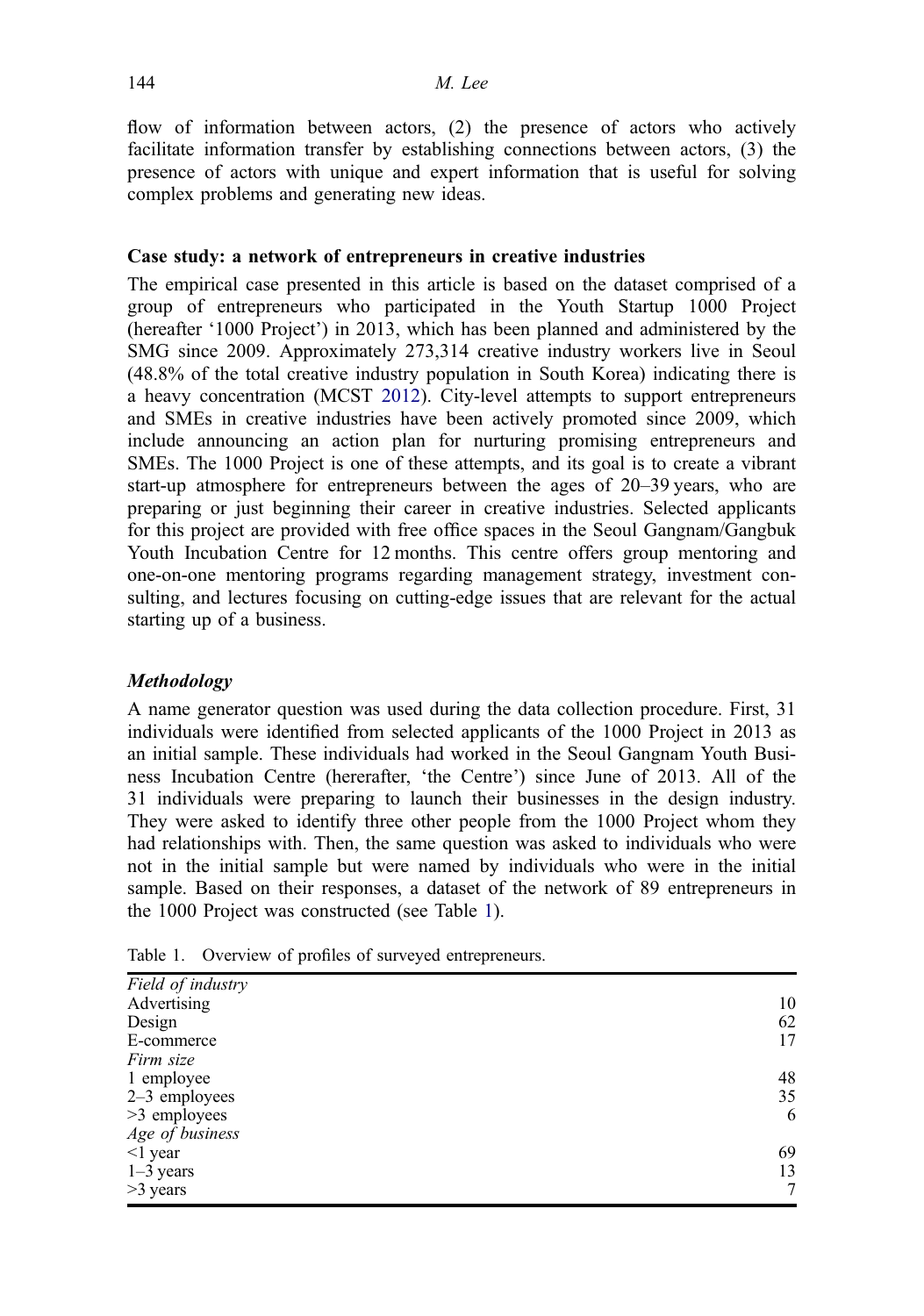<span id="page-7-0"></span>Two aforementioned aspects of networks, which are connectivity and quality of information, were examined with regard to the extent to which actors in creative industries interact for knowledge exchange and learning. 89 entrepreneurs were asked two survey questions. The first question asked them to identify people that they talk to about their personal or daily business matters. This question was used to measure connectivity, including the number of connections in a network (i.e. density), and the presence of actors who help others participate in networking activities (i.e. central connectors). The second question asked the survey participants to indicate the most important person who had helped them handle more complex problems. This question identified the actors who had the most important knowledge (i.e. knowledge bases), and examined whether the network was useful for problem solving and new idea generation. The analysis of density and centrality score, and the visualization of the network are based on the UCINET software (Borgatti et al. [2002\)](#page-11-0).

## Findings

#### Density

The density score of this network was 0.016. Meaning that 1.6% of the actors in this network were directly connected to one another. Therefore, only 1.6% of the actors in this network had the opportunity to meet other actors and exchange information about personal issues or daily business matters, including gossip about their field, funding information, or new government policies. Figure 1 presents the structure of the entrepreneurs' network in the 1000 Project. In this visualization, each node represents an actor. A line between nodes represents a link that connects each actor. Node IDs correspond to the field to which each actor belongs: a (advertising), d (design), and e (e-commerce). Figure 1 shows that the network examined in the current paper had a disconnected structure. As shown in Figure 1, this network was composed of 5 non-overlapping sub-networks including one large sub-network of 77 actors and 4 small sub-networks of two to six actors. Given that there were no



Figure 1. Entrepreneurs' network in the 1000 Project (*central connectors*).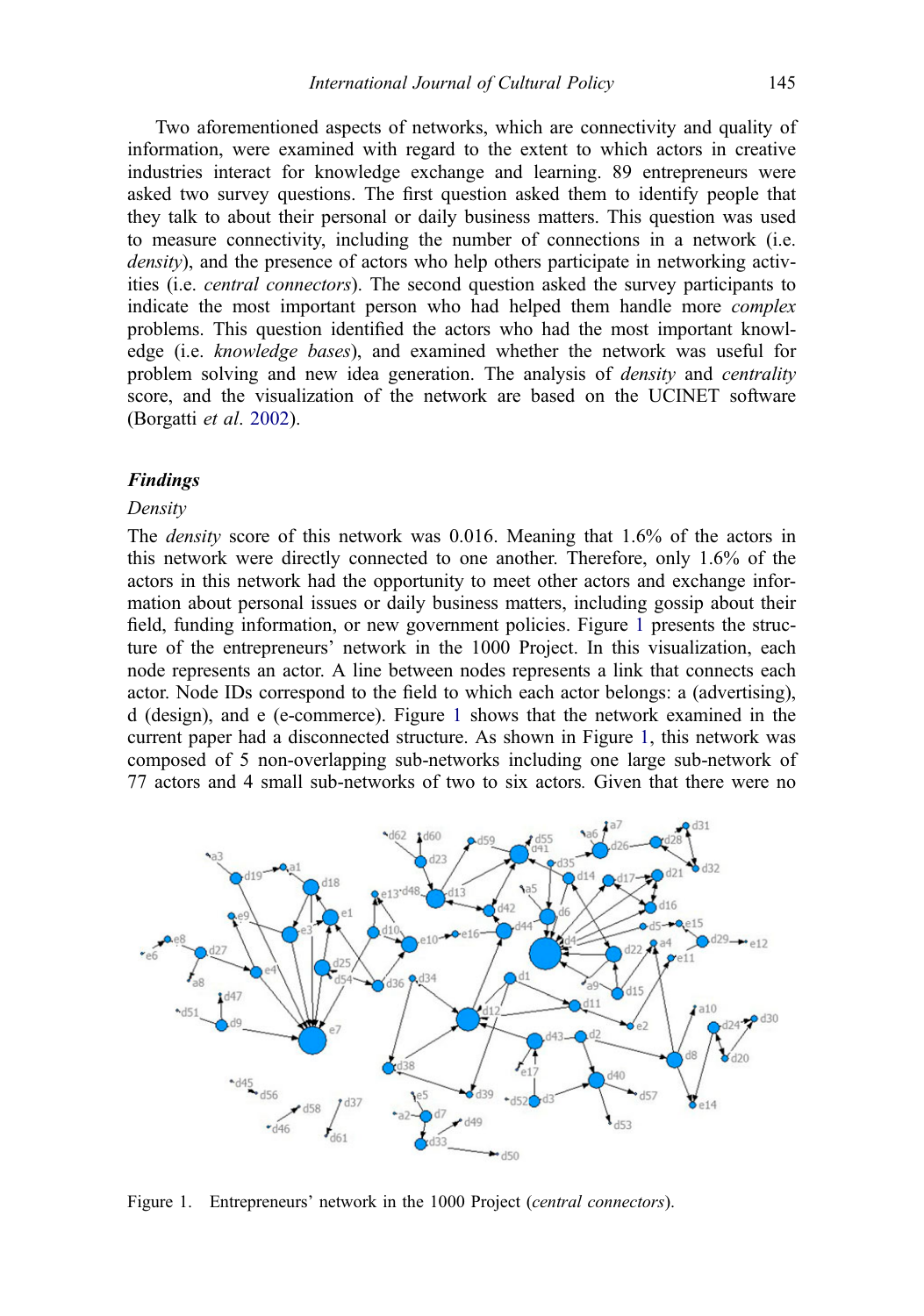associations that could transfer information from one sub-network to another, some actors in this network may not be able to obtain information that other actors have. For example, both d57 and d58 had only one connection with other actors; however, the quantity of information that they have access to may differ. While d57 may receive accumulated information from a maximum of 76 people who are members of the same sub-network, d58 may only have access to relatively low quantity of information.

## Central connectors

In Figure [1,](#page-7-0) the size of each node represents the number of connections that an actor maintains. In this figure, the actor who is represented as the largest node is considered the most popular person, who has a wide range of connections with others. In this network, d4 and e7 were identified as central connectors. Given their large number of connections, d4 and e7 were considered the most influential people in this network with regard to knowledge diffusion and sharing as 'brokers' (Birk [2005,](#page-11-0) p. 46). For example, e7 could help d9 who were preparing to launch an Internet shopping mall, by providing information regarding fashion trends with the help of others (e.g. d10, d18) who worked in the fashion design industry, and by introducing e1, e3, and e4 who had skills related to e-commerce. The connections that e7 maintained in this network were developed prior to e7 joining the 1000 Project. e7 had managed an online forum regarding Internet shopping malls. Most of people connected to e7 in this network already knew each other from former relationships through online message board or private parties. In contrast to e7, d4 was a college student who had relatively little information about the field. Therefore, she actively participated in programs offered by the 1000 Project to make her personal connections. Eventually, she was able to meet many people provided her with various information. Most of the people connected to d4 were peers from the mentoring group offered by the 1000 Project.

## Knowledge bases

As previously discussed, central connectors are characterised as having frequent face-to-face contacts, which results in 'a random leakage of knowledge' that is formed by 'unstructured' interactions between network insiders (Giuliani [2007,](#page-12-0) p. 144). In contrast, knowledge bases are characterised as 'a purposeful behavior' on behalf of actors who seek 'innovation-related knowledge' that is associated with the solution of complex problems in the field (Giuliani [2007](#page-12-0), p. 144). Figure [2](#page-9-0) presents a visualization of the distribution of knowledge bases within this network. Individuals who have 'innovation-related knowledge' are represented as the largest nodes. Figure [2](#page-9-0) shows that two people –  $e$ 7, and d22 were considered to be *knowl*-edge bases. In Figure [2](#page-9-0), not every actor of this network was associated with knowledge bases. There were several isolates. Meanwhile, d4 who received high scores in the *central connector* relationships, were received low scores in the *knowledge* base relationships. Meaning, while d4 had many buddies, few people relied on d4 for important matters. In contrast, d22, who is represented as the second largest node in Figure [2,](#page-9-0) received low score in the central connector relationship (see Figure [1\)](#page-7-0). This indicates that important knowledge in this network may not be transferred to other actors in this network, as one of knowledge bases did not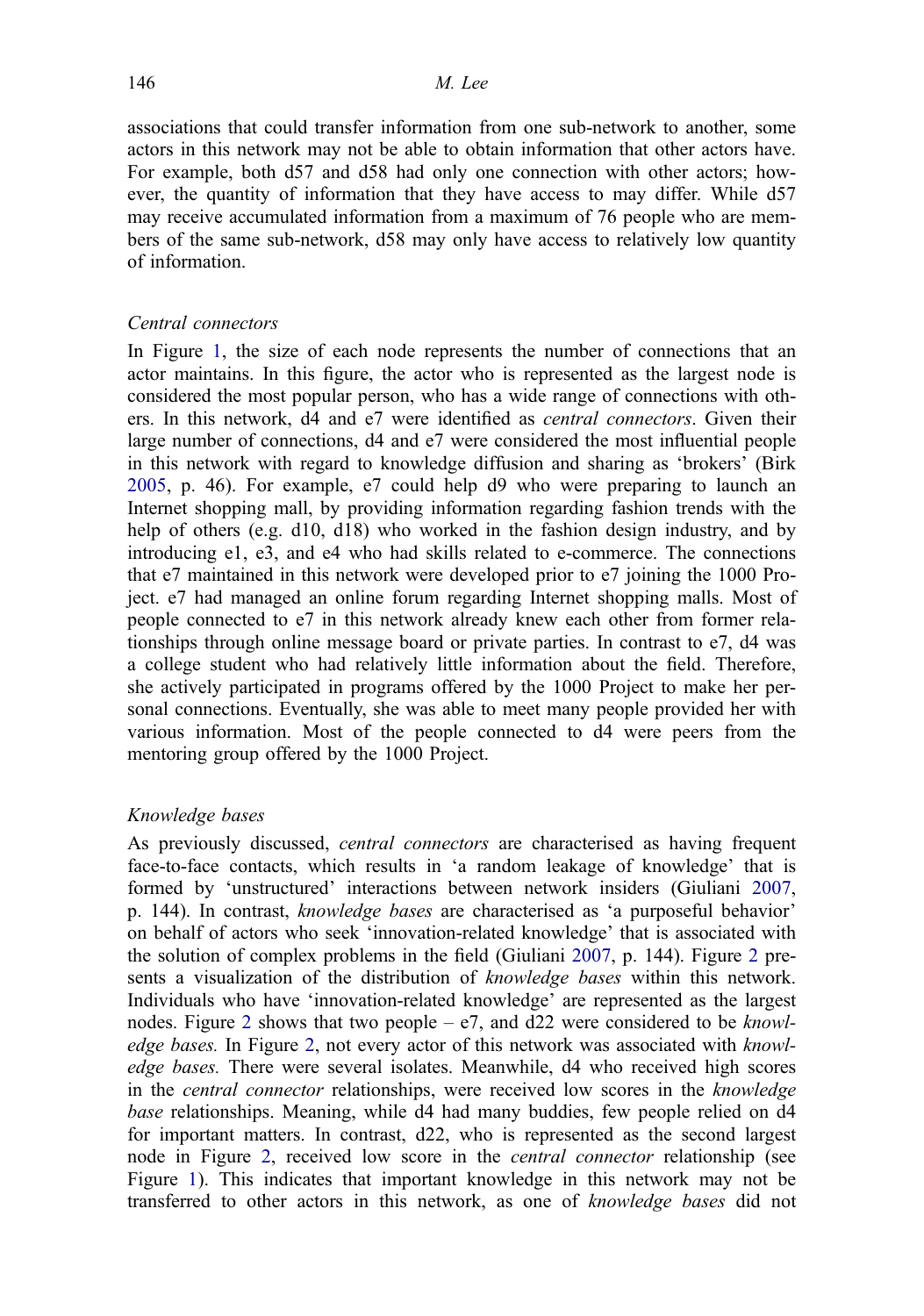<span id="page-9-0"></span>

Figure 2. Entrepreneurs' network in the 1000 Project (knowledge bases).

actively participate in knowledge exchange activities. Meanwhile, e7, identified as the most popular person in this network, again received a highest score for knowledge bases. Therefore, e7 was expected to contribute to provide various and valuable information to other members in this network.

These findings indicate that the 1000 Project seems to help entrepreneurs participating in knowledge exchange and sharing activities to an extent; however, the disconnected network structure may limit the speed and quantity of knowledge flow between its members. Therefore, some actors in this network may not be able to make connections with others, which may eventually marginalise them from valuable knowledge sources. Two actors in this network were considered to play as central connectors. Meaning, there were people who tried to make connections between network members; however, due to the network structure, there may be an information divide among members in this network.

Meanwhile, this network was composed of actors from various fields in creative industries, meaning that a variety of information can spread across the network. However, due to the network structure and some actors' introverted knowledge seeking styles, the range of information transferred across this network seems to be limited. In addition, in this network, one actor was considered the most resourceful for advice on complex business issues, and at the same time very actively interacting with other actors. This means that some actors in this network were likely to have opportunities to access innovation-related knowledge; however, at the same time, innovative-related knowledge in this network may be transferred in a polarized manner, and isolated actors may remain poorly connected to useful knowledge and information.

## Conclusion

A growing number of theoretical and empirical studies have raised issues about the role of creative industries in urban development and relevant policy actions to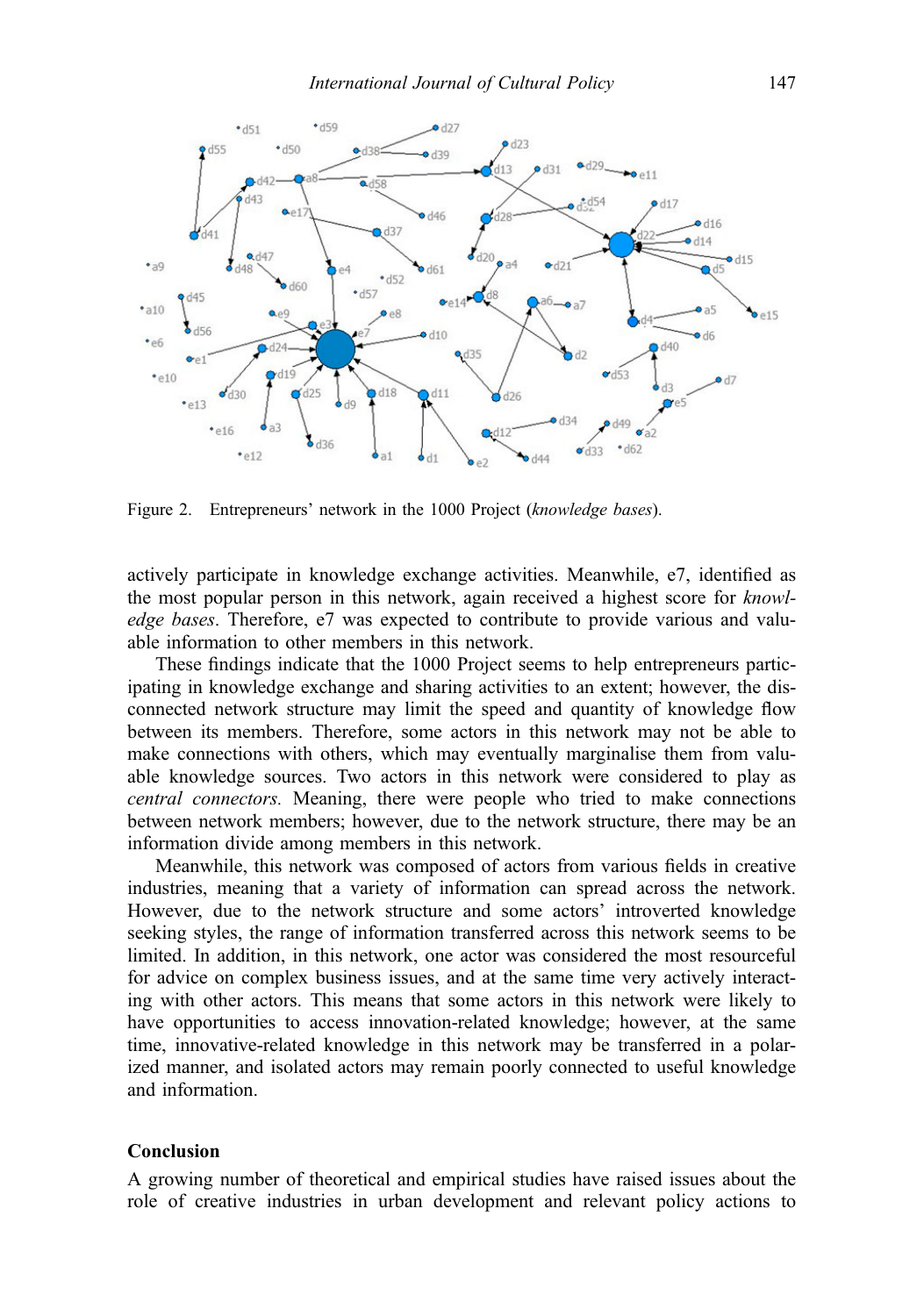enhance their positive effects. Central to this is to develop a network-friendly environment which stimulates knowledge transfer and interactive learning in creative industries. In line with these studies, this article attempted to develop an analytical framework to assess networks in creative industries in terms of knowledge transfer and learning. Based on this framework, this article investigated the structure and knowledge flow of a network of entrepreneurs in creative industries. SNA was found to be a useful tool to make the connectivity of actors and knowledge circulation in a network visible and recognisable.

Most studies on networks in creative industries emphasise advantages from clustering because geographical proximity generates increased flows of information and know-hows acquired by informal face-to-face interactions (Scott [1988,](#page-13-0) Saxenian [1996](#page-13-0), Pratt [2000](#page-13-0)). However, spatial proximity does not always helpful for whom just 'being there' (Gertler 1995, quoted Bathelt and Glückler [2011,](#page-11-0) p.133). Cluster-based relationships are best facilitated by 'gatekeepers' who connect actors and encourage them to participate in and maintain long-term relationships (Malecki and Tootle [1996](#page-12-0), Huggins [2000](#page-12-0), Bathelt et al. [2004](#page-11-0)).

The 1000 Project translates this concept of gatekeepers into practice by developing a pre-planned and structured formal network setting to facilitate informal connections. Selected applicants of this project are required to share office spaces together, to attend mentoring programs and lectures on a regular basis, so that they gradually develop and expand relationships with their peers. The findings of the case study presented in this article show that this city-level effort to promote networks in creative industries seems to be helpful to an extent. The entrepreneurs of the 1000 Project observed in the case study were mostly engaged in networking activities. Considering that entrepreneurs or start-up companies tend to have few opportunities to reach valuable information because they have limited access to existing networks in the field (Malecki and Tootle [1996](#page-12-0), Garmann Johnsen [2011](#page-12-0)), policy-implanted network initiatives like the 1000 Project offer a useful starting point for entrepreneurs who want to make connections.

Meanwhile, the findings also suggest that knowledge transfer and learning are best mobilised when there exist trust and solidarity. Some entrepreneurs who already maintained relationships before joining the 1000 Project were more likely to exchange and share knowledge. This indicates that aside from policy initiatives, the role of 'social entrepreneurs' is also important to stimulating networking activities in creative industries (Malecki [2012\)](#page-12-0). In the 1000 Project, an on-line forum manager played as a social entrepreneur. In addition, while formal network setting and informal interactions are helpful for actors in creative industries to gain access to knowledge, individual characteristics and enthusiasms are the most important features that facilitate knowledge exchange and learning. For those who are 'introverted' in knowledge-seeking activities, tend to have relatively few opportunities to reach information than who are 'extroverted' (Malecki and Poehling [1999](#page-12-0), p. 250). This can be one of the limitations of a network. Networks are helpful for some actors who are connected to key actors; however, some actors who are separated from the core network may remain disadvantaged in their knowledge seeking activities.

This article has the following limitations. Firstly, due to the time limit and resource constraints, the data for the case analysis presented in this article was extremely limited. As the scores in the current case study were calculated based on the data collected from 89 survey participants, we cannot expect the same results for a complete network of entrepreneurs who participate in the 1000 Project.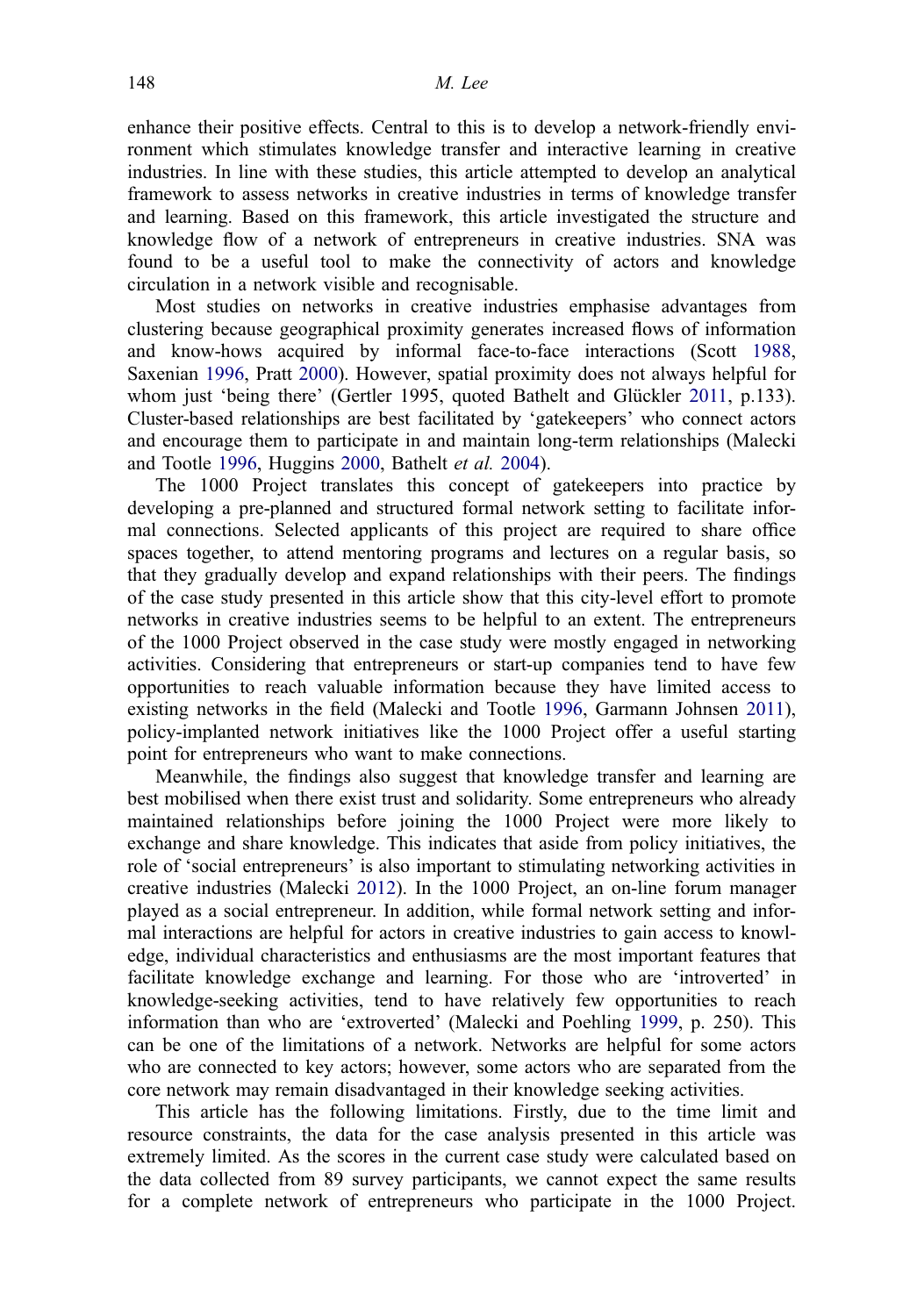<span id="page-11-0"></span>Secondly, as this article demonstrated a snapshot of a network, it is not possible to examine the change of the nature and structure of the network over time. In this respect, longitudinal studies will help evaluate the impact of policy interventions designed to encourage and facilitate networking activities in creative industries. Finally, as this article focused on visualizing the flow of knowledge in a given dataset, more qualitative factors such as individual actors' characteristics and motivation, and the content of information were missing.

#### References

- Amin, A. and Thrift, N., 1995. Globalization, institutional "thickness" and the local economy. In: P. Healey, S. Cameron, S. Davoudi, S. Graham and A. Mandani-Pour, eds. Managing cities: the new urban context. Chichester: John Wiley, 92–108.
- Banks, M. and O'Connor, J., 2009. After the creative industries. International journal of cultural policy, 15 (4), 365–373.
- Bathelt, H., 2008. Knowledge-based clusters: regional multiplier models and the role of 'buzz' and 'pipelines'. In: C. Karlsson, ed. Handbook of research on cluster theory. Cheltenham: Edward Elgar, 78–92.
- Bathelt, H. and Glückler, J., 2011. The relational economy: geographies of knowing and learning. Oxford University Press.
- Bathelt, H., Malmberg, A. and Maskell, P., 2004. Clusters and knowledge: local buzz, global pipelines and the process of knowledge creation. Progress in human geography,  $28$  (1),  $31-56$ .
- Benner, C., 2003. Learning communities in a learning region: the soft infrastructure of cross-firm learning networks in Silicon Valley. Environment and planning A, 35 (10), 1809–1830.
- Benz, A. and Furst, D., 2002. Policy learning in regional networks. European urban and regional Studies, 9 (1), 21–35.
- Bianchini, F., 1993. Remaking European cities: the role of cultural policies. In: F. Bianchini and M. Parkinson, eds. Cultural policy and urban regeneration: the West European experience. Manchester: Manchester University Press, 1–20.
- Birk, S.M., 2005. A mixed-method study using social network analysis to identify an organization's knowledge capabilities and communication paths. Thesis (PhD). University of Idaho.
- Borgatti, S.P., Everett, M.G. and Freeman, L.C., 2002. Ucinet for windows: software for social network analysis. Harvard, MA: Analytic Technologies.
- Brooks, A. and Kushner, R., 2001. Cultural districts and urban development. International journal of arts management, 3 (2), 4–15.
- Bryson, J., 2007. Arts, dance, cultural infrastructure, and city regeneration: knowledge, audience development, networks, and conventions, and the relocation of a Royal Ballet company from London to Birmingham. Norwegian journal of geography, 61, 98–110.
- Camagni, R., 1991. Local "milieu", uncertainty and innovation networks: towards a new dynamic theory of economic space. In: R. Camagni, ed. Innovation networks: spatial perspectives. London: Belhaven, 121–142.
- Camagni, R., 2002. On the concept of territorial competitiveness: sound or misleading? Urban studies, 39 (13), 2395–2411.
- Caust, J., 2003. Putting the "art" back into arts policy making: how arts policy has been "captured" by the economists and the marketers. International journal of cultural policy, 9 (1), 51–63.
- Coe, N., 2001. A hybrid agglomeration? The development of a satellite-Marshallian industrial district in Vancouver's film industry. Urban studies, 38 (10), 1753–1775.
- Cooke, P., Gomez Uranga, M. and Etxebarria, G., 1997. Regional innovation systems: institutional and organizational dimensions. Research policy, 26, 475–491.
- Cummins-Russell, T.A. and Rantisi, N.M., 2012. Networks and place in Montreal's independent music industry. The Canadian geographer, 56 (1), 80–97.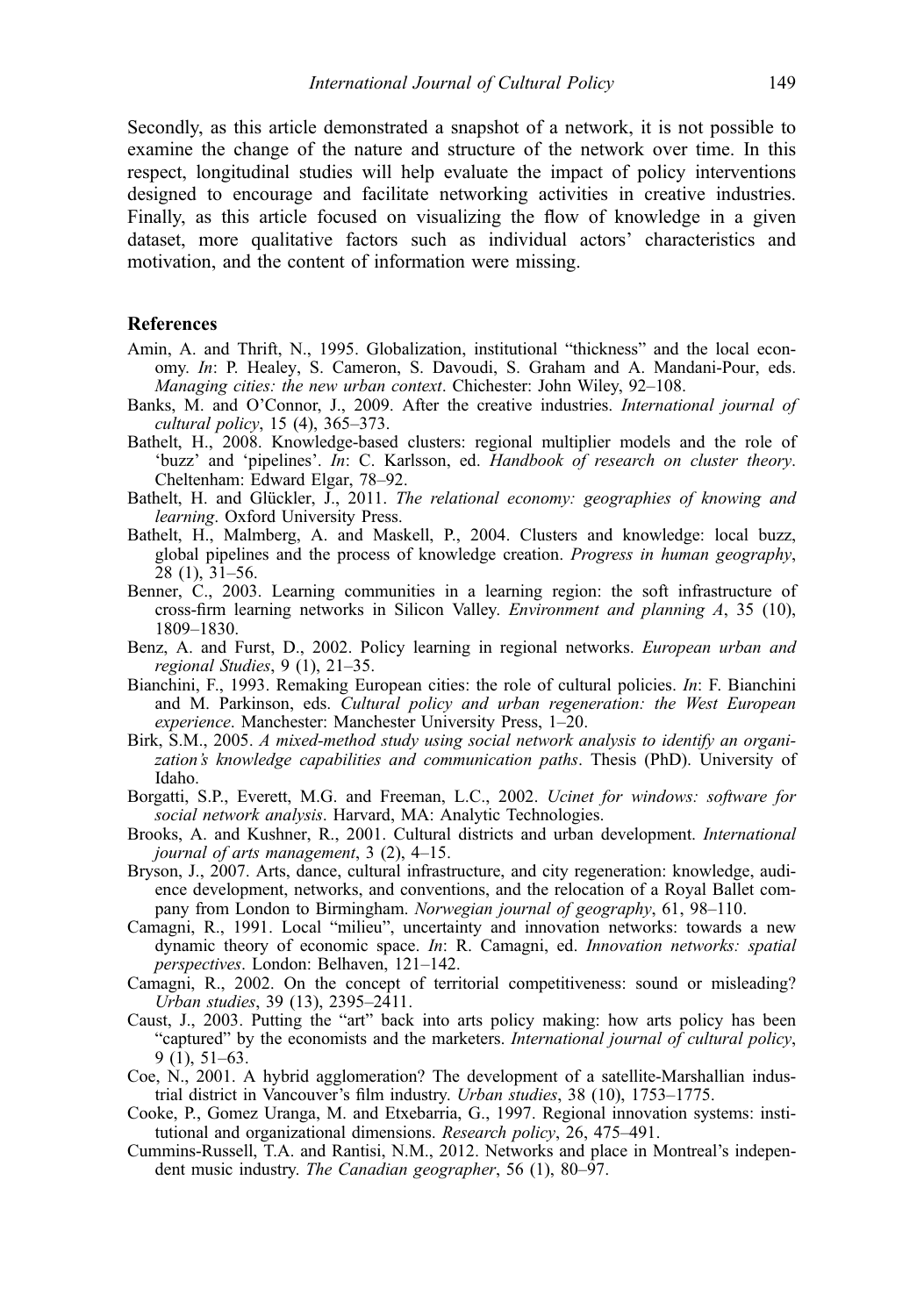- <span id="page-12-0"></span>Currid, E., 2007. The Warhol economy: how fashion, art and music drive New York City. Princeton: Princeton University Press.
- Dowd, T.J. and Pinheiro, D.L., 2013. The ties among the notes: the social capital of jazz musicians in three metro areas. Work and occupations, 40 (4), 431–464.
- Evans, G., 2003. Hard-branding the cultural city: from Prado to Prada. International journal of urban and regional research, 27 (2), 417–440.
- Florida, R., 2002. The rise of the creative class. New York, NY: Basic Books.
- Fromhold-Eisebith, M., 2004. Innovative milieu and social capital-complementary or redundant concepts of collaboration-based regional development? European planning studies, 12, 747–765.
- García, B., 2004. Urban regeneration, arts programming and major events. International journal of cultural policy,  $10$  (1),  $103-118$ .
- Garmann Johnsen, I.H., 2011. Formal project organization and informal social networks: regional advantages in the emergent animation industry in Oslo, Norway. European Planning Studies, 19 (7), 1165–1181.
- Giuliani, E., 2007. The selective nature of knowledge networks in clusters: Evidence from the wine industry. Journal of economic geography, 7, 139–168.
- Grodach, C., 2010. Beyond Bilbao: rethinking flagship cultural development and planning in three California Cities. Journal of planning and education research, 29 (3), 353–366.
- Gülümser, A.A., Levent, T.B. and Nijkamp, P., 2010. Measuring regional creative capacity: a literature review for rural specific approaches. European urban and regional Studies, 18 (4), 546–563.
- Hall, P., 2000. Creative cities and economic development. Urban studies, 37 (4), 639–649.
- Healy, A. and Morgan, K., 2012. Spaces of innovation learning, proximity and the ecological turn. Regional studies, 46 (8), 1041–1053.
- Heebels, B. and van Aalst, I., 2010. Creative clusters in Berlin: entrepreneurship and place in Prenzlauer Berg and Kreuzberg. Geografiska annaler series B: human geography, 92 (4), 347–363.
- Huggins, R., 2000. The success and failure of policy-implanted inter-firm network initiatives: motivations, processes and structure. Entrepreneurship  $\&$  regional development, 12, 111–135.
- Kay, A., 2006. Social capital, the social economy and community development. Community development journal, 41 (2), 160–173.
- Keeble, D., Lawson, C. and Moore, B., 1999. Collective learning processes, networking and "institutional thickness" in the Cambridge region. Regional studies, 33 (4), 319–332.
- Kingsley, G. and Malecki, E., 2004. Small business economics, 23, 71–84.
- Kong, L., 2000. Culture, economy, policy: trends and developments. Geoforum, 31 (4), 385–390.
- Landry, C., 2000. Creative cities: a toolkit for urban innovators. London: Earthscan.
- Landry, C. and Wood, P., 2003. Harnessing and exploiting the power of culture for competitive advantage. London: Comedia.
- Lehner, C. and Dowling, M., 2003. Firm networks: external relationships as sources for the growth and competitiveness of entrepreneurial firms. Entrepreneurship & regional development, 15 (1), 1–26.
- Lorenzen, M. and Täube, F.A., 2008. Breakout from Bollywood? The roles of social networks and regulation in the evolution of Indian film industry. Journal of international management, 14 (3), 286–299.
- Mackinnon, D., Chapman, K. and Cumbers, A., 2004. Networking, trust and embeddedness amongst SMEs in the Aberdeen oil complex. Entrepreneurship & regional development, 16, 87–106.
- Maillat, D., 1998. Innovative milieux and new generations of regional politics. Entrepreneurship & regional development, 10, 1–16.
- Malecki, E., 2012. Regional social capital: why it matters. Regional Studies, 46 (8), 1023–1039.
- Malecki, E. and Poehling, R., 1999. Extroverts and introverts: small manufacturers and their information sources. Entrepreneurship & regional development, 11, 247–268.
- Malecki, E. and Tootle, D., 1996. The role of networks in small firm competitiveness. International journal of technology management, 11, 43–57.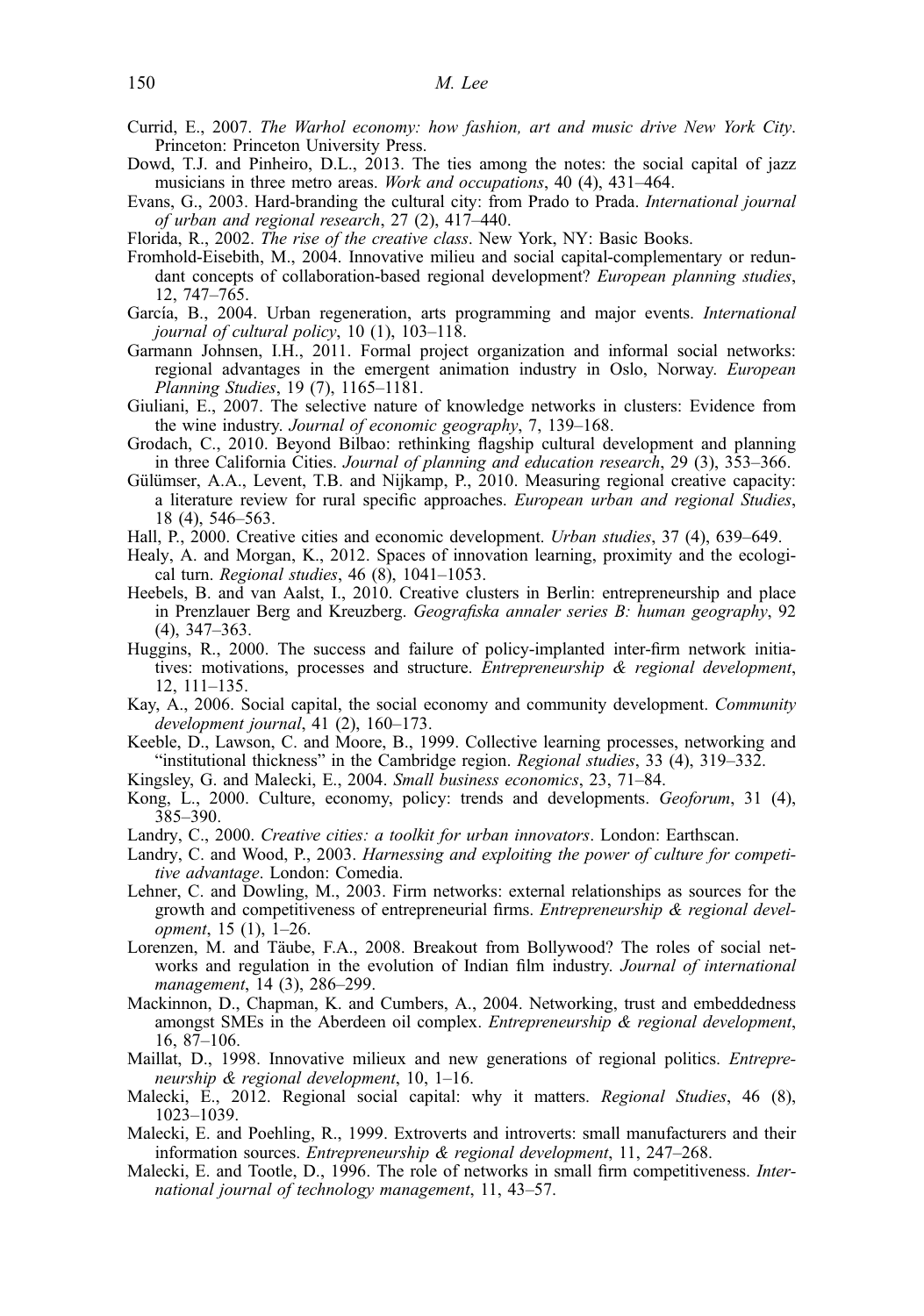- <span id="page-13-0"></span>Markusen, A. and Gadwa, A., 2010. Arts and culture in urban or regional planning: a review and research agenda. Journal of planning education and research, 29 (3), 379–391.
- Martin, R. and Moodysson, J., 2011. Innovation in symbolic industries: the geography and organization of knowledge sourcing. European planning studies, 19 (7), 1183–1203.
- Maskell, P. and Malmberg, A., 1999. The competitiveness of firms and regions: ubiquitification and the importance of localized learning. European urban and regional studies, 6  $(1), 9-25.$
- May, W., Mason, C. and Pinch, S., 2001. Explaining industrial agglomeration: The case of the British high-fidelity industry. Geoforum,  $32$  (3),  $363-376$ .
- McNeill, D., 2000. McGuggenization? National identity and globalization in the Basque county. Political geography, 19, 473–494.
- McNeill, D., 2009. The global architect: firms, fame and urban form. London: Routledge.
- Ministry of Culture, Sports and Tourism (MCST), Republic of Korea, 2012. 2012 Cotents industries white paper. Seoul: Ministry of Culture, Sports and Tourism.
- Mould, O. and Joel, S., 2010. Knowledge networks of 'buzz' in London's advertising industry: a social network analysis approach. Area, 42 (3), 281–292.
- Neff, G., 2005. The changing place of cultural production: the location of social networks in a digital media industry. The annals of the American academy of political and social science, 597, 134–152.
- Plaza, B., 2006. The return on investment of Guggenheim Museum in Bilbao. International journal of urban and regional research, 30 (2), 452–467.
- Pratt, A., 2000. New media, the new economy and new spaces. Geoforum, 31 (4), 425–436.
- Pratt, A., 2002. Hot jobs in cool places. The material cultures of new media product spaces: the case of South of the Market, San Francisco. Information, communication and society, 5 (1), 27–50.
- Putnam, R., 1993. The prosperous community: social capital and public life. The American prospect, 13, 35–42.
- Rantisi, N., 2002. The local innovation system as a source of "variety": openness and adaptability in New York City's garment district. Regional studies, 31 (5), 491-503.
- Rosenfeld, M.T.W. and Hornych, C., 2010. Could cities in de-industrialized regions become hot spots for attracting cultural businesses? The case of media industry in Halle an der Saale (Germany). European planning studies, 18 (3), 371–384.
- Saxenian, A., 1996. Inside-out: regional networks and industrial adaptation in silicon valley and route 128. Cityscape: A journal of policy development and research, 2 (2), 41–60.
- Schoales, J., 2006. Alpha clusters: Creative innovation in local economies. Economic development quarterly, 20 (2), 162–177.
- Scott, A.J., 1988. New industrial spaces: flexible production organization and regional development in North America and Western Europe. London: Pion Limited.
- Scott, J., 2000. Social network analysis: a handbook. 2nd ed. Newberry Park, CA: Sage.
- Silver, D., Clark, T.N. and Graziul, C., 2011. Scenes, innovation and urban development. In: D.E. Andersson, A.E. Andersson and C. Mellander, eds. Handbook of creative cities. Massachusetts: Edward Elgar Publishing, 229–258.
- Sklair, L., 2010. Iconic architecture and the culture-ideology of consumerism. Theory, Culture and Society, 27, 135-159.
- Storper, M. and Venables, A., 2004. Buzz: face-to-face contact and the urban economy. Journal of economic geography, 4 (4), 351–370.
- Strom, E., 1999. Let's put on a show! performing arts and urban revitalization in Newark, New Jersey. Journal of urban affairs, 21 (4), 423–435.
- Strom, E., 2002. Converting pork into porcelain: cultural institutions and downtown development. Urban affairs review, 38 (1), 3–21.
- Strom, E., 2003. Cultural policy as development policy: evidence from the United States. International journal of cultural policy,  $9(3)$ ,  $247-263$ .
- Sweeney, G., 1996. Learning efficiency, technological change and economic progress. International journal of technology management, 11, 5–27.
- Sydow, J. and Staber, U., 2002. The Institutional embeddedness of project networks: the case of content production in German television. Regional studies, 36 (3), 215–227.